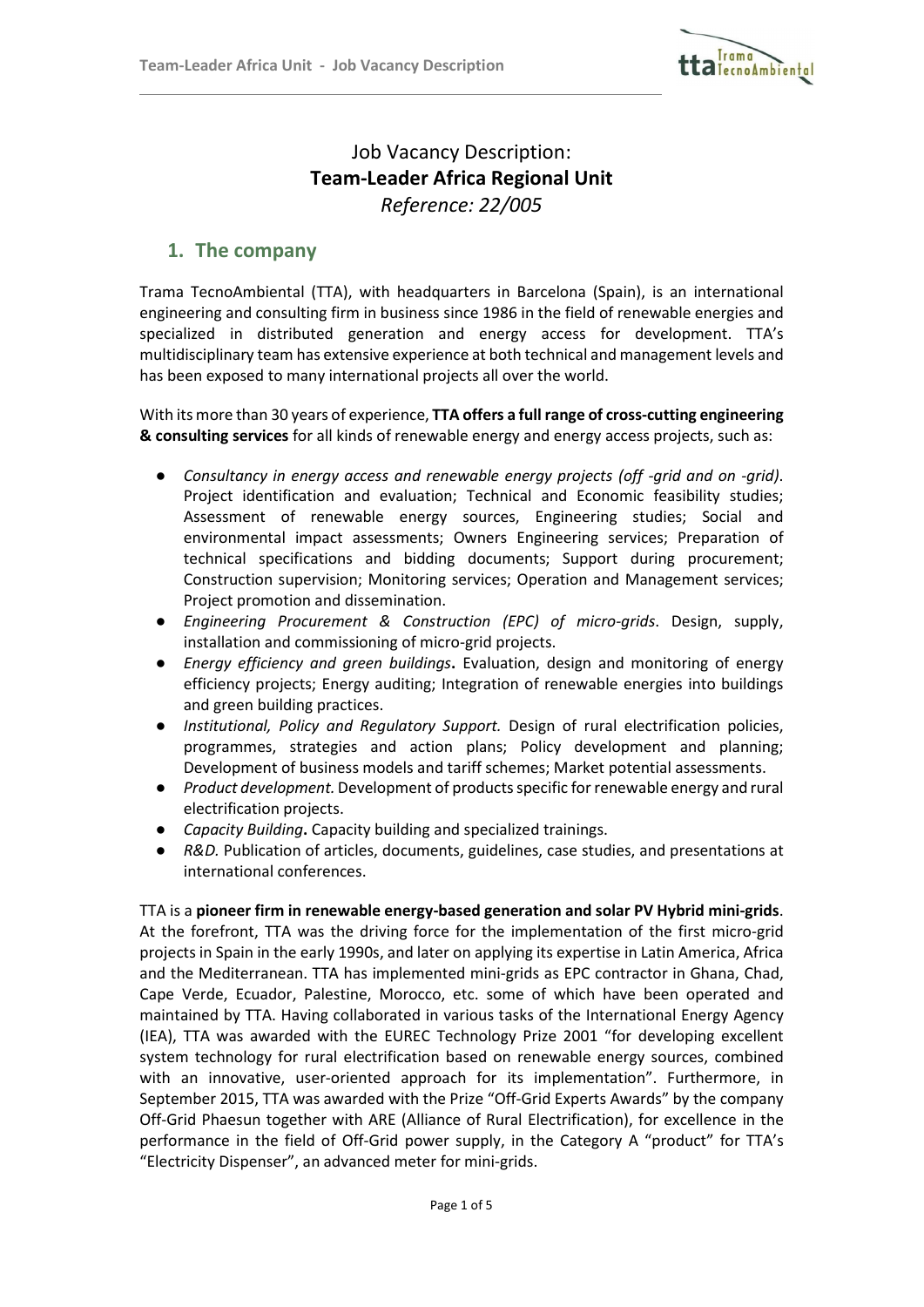$\overline{a}$ 



In terms of publications, TTA has been the main contributor of the IRENA's Innovation Outlook: Renewable Mini-grids (2016) and is author of the World Bank's ESMAP Benchmarking study of Solar PV mini grids investment costs (2017 & 2018). TTA's first hand field experience in the Operations and Maintenance of Mini-grids has been used by IRENA's Policy Toolkit. These are just some of the latest references in which TTA has participated.

Another significant milestone in the sector is TTA's lead organization of the *International* Conference on Solar Technologies & Hybrid Mini Grids to improve energy access, a relevant sector event conducted on October 2018 in Mallorca (Spain) and which was supported by renowned organizations such as the ESMAP, World Bank, EnDev, the GIZ or SNV.

TTA's track record in the field of Renewable Energies and Rural Electrification is demonstrated by the extensive list of projects carried out around the globe for project developers, contractors, power utilities, governments as well as all major International Organizations such as the World Bank, IFC, UNDP, UNOPS, UNIDO, UNICEF, GEF, UNESCO, IDB, OAS, European Commission, AECID, GIZ, KfW, and other cooperation and development agencies, NGOs, local communities and individuals.



TTA is also a member of and collaborates with the following organizations and Groups. TTA is a founding member of the Alliance for Rural Electrification (ARE) and TTA's Director served as Board member for three years until 2015.



Further detailed information on the work of TTA can be found at: www.tta.com.es/en. Please see some of our Microgrids projects: https://youtu.be/Z21tenW9YXE, https://youtu.be/NIbFpRHK8YU .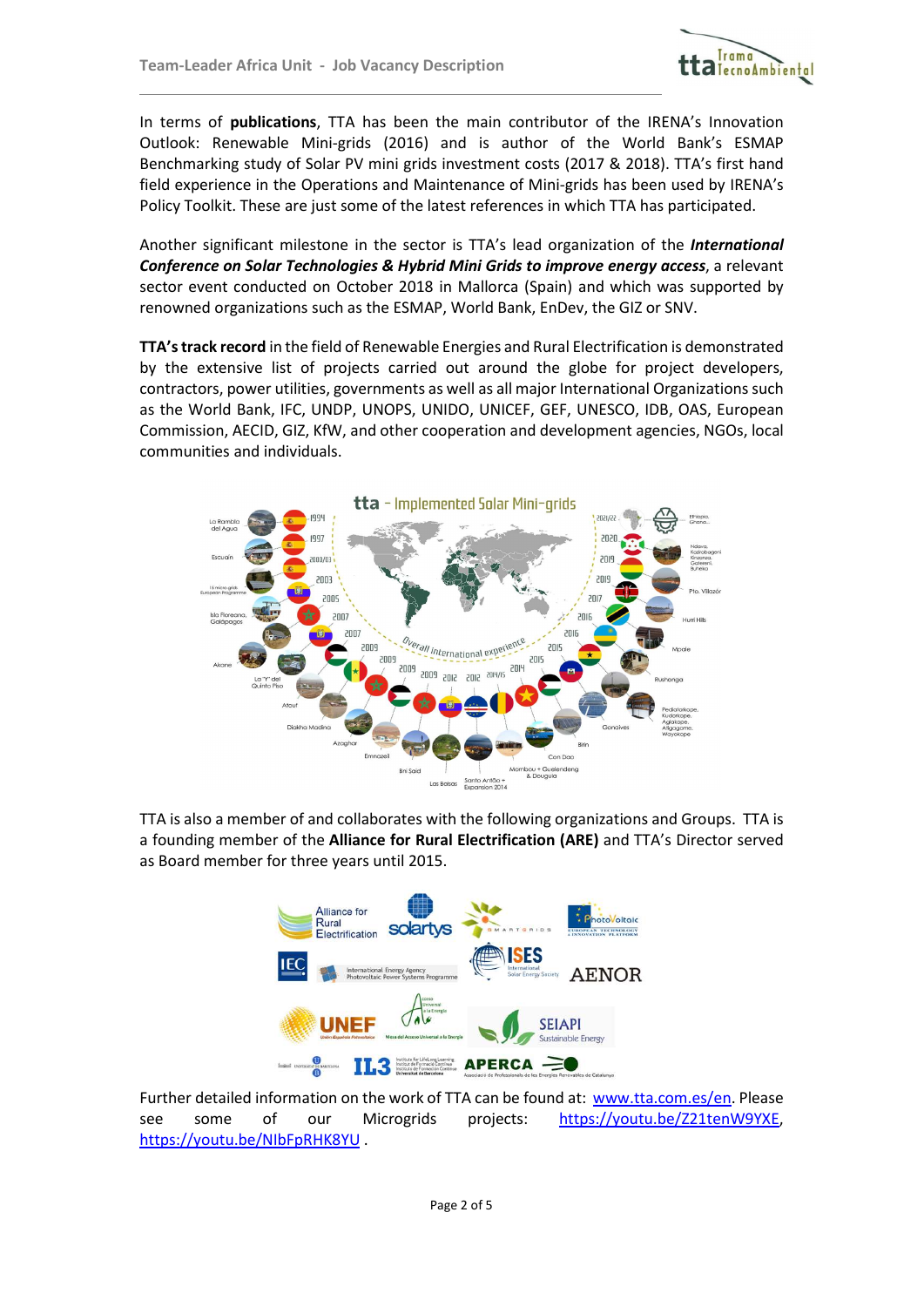

# 2. Job description

 $\overline{a}$ 

TTA is seeking a Team-Leader in order to head TTA's Africa Regional Unit. Being member of TTA's Board of Directors, the candidate will champion business coordination and lead business development in Africa.

You are passionate about rural electrification being an expert in business coordination and development in this area, and you want to pursue a career in the rural electrification sector in Africa.

The selected candidate is someone who enjoys coordinating a team, promoting a fruitful and motivating work environment among team-members, and can thrive in a complex HR environment, with internal and external human resources dedicated to an extensive portfolio of projects. You will be directly responsible for the unit's annual budget and strategic goals set by the company management, as well as the performance of the project-teams under your supervision, meeting assignments within the budget and time complying with the highest quality standards. You will also be the key interface between TTA's clients, partners and other market stakeholders, and the team.

Supervision, planning and review of strategic and operative objectives, control of budget and turnover, strategic decisions for business development, direct sales and networking actions, leadership in human resource management and others will be a "common routine" on a weekly basis for this role.

The nature of the project portfolio will be related to sustainable energy and rural electrification, including renewable energy, energy efficiency, mini-grids and energy access. They will deal with different kinds of aspects such as technical, socio-economic, regulatory and institutional, aiming not only at successfully deploying new technologies but achieving a long-term sustainable social impact.

The Africa Regional Unit is responsible for the turnover of 60% of TTA and is deemed to be the major source of growth during the next years. The team involves 6-7 energy access experts divided in two operational units, one rather dedicated to English speaking, the other one to French and Portuguese speaking Africa. This includes also a team-member based in TTA's regional office in Nairobi. The work environment is characterized by collaboration and teamwork, innovation and encouraging personal growth.

### 3. Responsibilities

The candidate will work in the following areas and will have the following responsibilities:

#### A. Business Coordination

1. Planning and control of budget and turnover: the candidate will be responsible of the budget assigned to the unit and for the achievement of the strategic objective that are set by the Board of Directors, such as turnover, added value, etc…, increasing the margins of the Africa-teams project portfolio and following-up the team performance to allow a comfortable cash flow to the company. Furthermore, he/she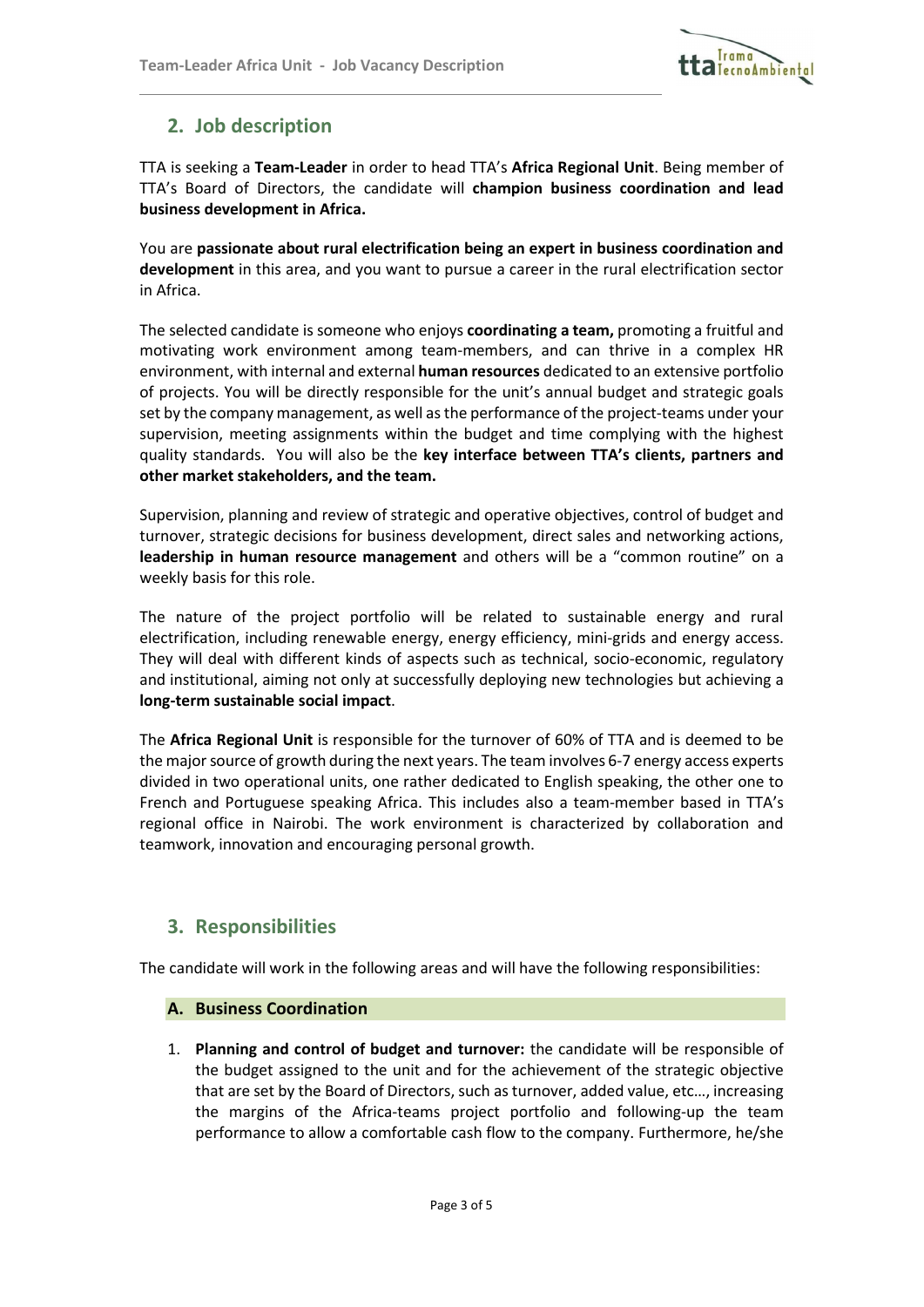$\overline{a}$ 



will set up the unit's annual budget and operative plan. This includes also the management of TTA's office in Nairobi.

- 2. Team management and HR planning: The candidate will develop and monitor the HR strategy that includes the management of a pool of external experts and specialists. Additionally, the Team-Leader will develop methods and procedures for the team to work effectively and sustainably and ensure a harmonious working environment. She/he will assure effective mentoring and make best endeavours for the team's motivation and results orientation.
- 3. Corporate management: as member of the Board of Directors of TTA, the Africa Team-Leader will bring in his/her expertise to adequately administrate corporate business, including set-up and revision of business plans, strategic objectives and performance indicators, annual plans and business control measures. The candidate will also develop and communicate the expectation levels and vision of the company to members of the unit, in line with the company's corporate vision and goals. Develop and incorporate policies and procedures of the company in business unit operations.
- 4. Continuous improvement: Make best endeavours to ensure motivation of the team to work towards excellence regarding service quality and efficiency.

#### B. Business Development

- 5. Development of new opportunities will be one of the main tasks to assure the accomplishment of the economic results and the objectives of growth.
- 6. Client relationships: Build effective relationships with the clients so as to maintain good revenue increase, high customer satisfaction and good corporate image.
- 7. Sales management: manage internal resources to work on proposals and coordinate proposal management. Analyze tenders and opportunities in order to take decisions on Go or NoGo.
- 8. Other networking actions:
	- Attendance in important, strategic webinars and conferences
	- Direct networking and commercial actions, including periodic calls and visits with key-institutions, collaborators and clients.
	- Maintain partners network (international and local partners and subcontractors) that are relevant for the Africa Unit's operation

#### C. Strategy

- Collaborate on company level, together with the members of TTA Board of Directors, in the establishment of strategic objectives and business plans, including the strategic focus of TTA's regional office in Nairobi.
- Identify key-services to be focussed on to optimise TTA's value proposition.
- Analyse and explore market trends, identifying new opportunities in Africa and create new strategies for marketing.
- Identify priority countries or regions for the medium- and long-term strategy
- Identify TTA's priority business segments, key-customers and partners